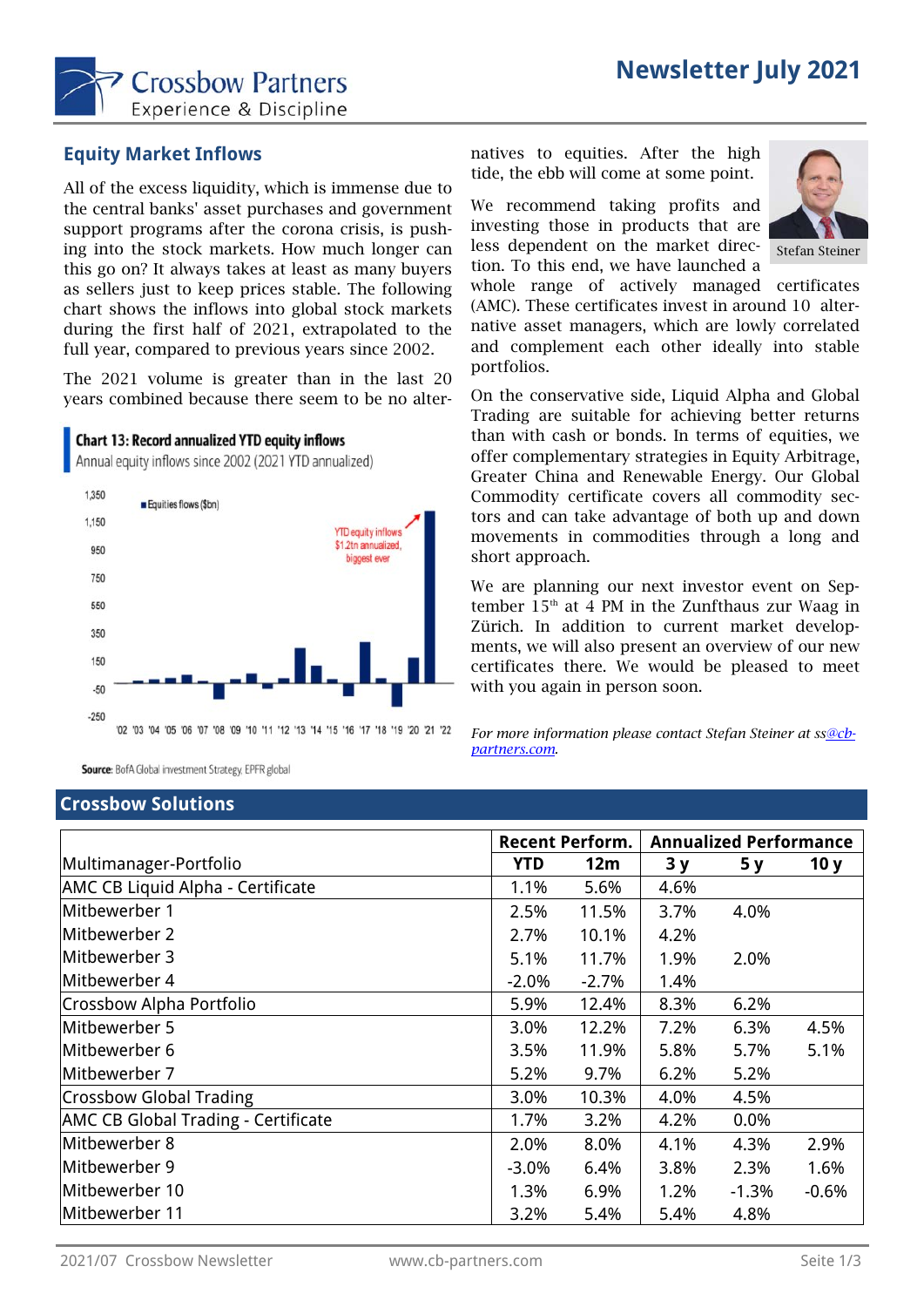

#### **Crossbow to launch certificates on Commodities and Equity Arbitrage**

In December 2020, Crossbow successfully launched the company's first Actively Managed Certificates (AMC), called the CB Liquid Alpha Protfolio (CHF) and the CB Global Trading Portfolio (USD). Based on our outlook for the market environment and the underlying strategies, Crossbow Partners will launch additional AMCs in September 2021.

## **CB Global Commodity Portfolio (USD)**

Crossbow has invested in commodity hedge funds for more than 20 years. We share the view that the current environment is exceptionally favorable for commodities due to the convergence of several factors :

- Macro cyclical: Strong global recovery in 2021 thanks to Covid-19 vaccines and unprecedented fiscal and monetary policies.

- Commodity-specific: Limited supply vs. strong demand across many commodities and commodity sectors after 10 difficult years with limited investments.

- Financial: Demand for inflation hedges and very low commodity allocation in global portfolios.



The CB Global Commodity Portfolio seeks to gen-

erate attractive, un corre la te d strategies sector exposures risk-adju sted returns by capitalizing on the multidimensional opportunity set that is uniquely available across the commodity markets. To achieve this goal, the



certificate invests in actively managed commodity hedge funds that deploy discretionary or systematic strategies and take positions ranging from directional to relative value. These funds are managed by commodity specialists that often focus on a single commodity sector. The



managers invest predominantly in commodity derivatives and have no or very limited equity exposure as well as no predefined long or short bias. The certificate is diversified across commodity sectors, geographies, investment strategies, trading styles and time horizons. The certificate will have monthly liquidity with 35 days' notice.

## **CB Equity Arbitrage Portfolio (EUR)**

Given the high valuations of risk assets, more defensive investment strategies like equity arbitrage seem timely in our view. The CB Equity Arbitrage Portfolio is designed to deliver steady, positive returns regardless of the equity market direction. To achieve this objective, the AMC invests in alternative investment funds which are market neutral, have a proven track record, use only highly liquid instruments, and are currency hedged.

**Cumulative returns since January 2017** 



The equity arbitrage strategy extracts alpha from price differences across related securities where spreads have deviated significantly from normal levels mostly due to reasons such as technicals or fund flows and are expected to narrow again. The net market exposure of the strategy is around zero at all times, and alpha can be achieved in positive or negative equity markets. The certificate will have bi-weekly liquidity with 15 days notice. The minimum investment amount is only EUR 10'000.

*For more information please contact Ivo Felder at if@cbpartners.com*